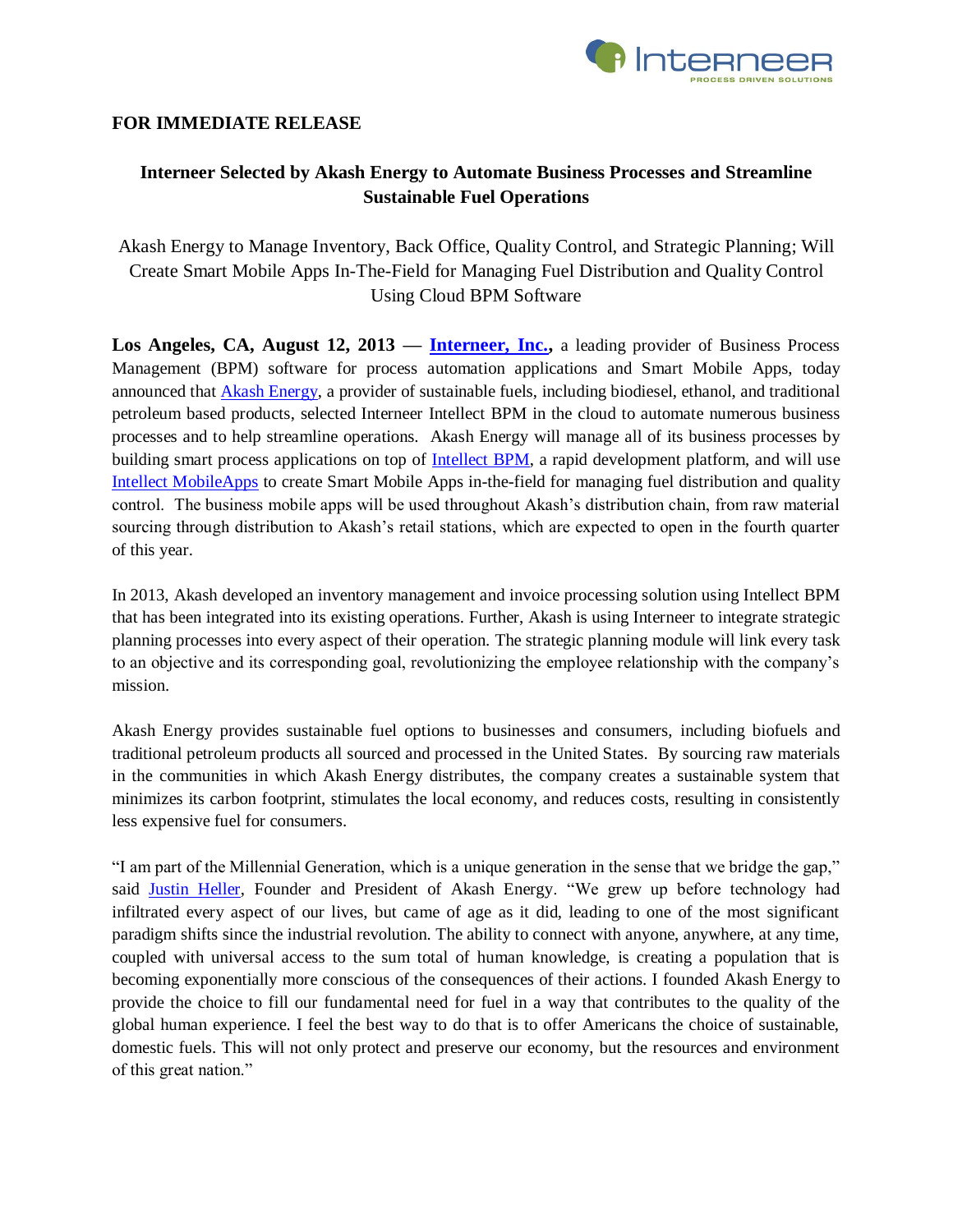

The core value of Akash Energy is that "everything is possible." Mr. Heller said, "We believe that if given the choice, it is entirely possible that American consumers will choose to fuel their lives in a responsible and sustainable way, minimizing their environmental impact while ensuring the viability and economic benefit of our natural resources for generations to come. To achieve this, we needed a technology partner that would allow us to develop systems that offer rapid development, business agility, ease of use, and the ability to implement in the field."

Mr. Heller continued, "We chose Interneer because their software met all of these requirements and their platform is robust and completely customizable, which is crucial for our business since we run the most critical processes of our internal and field operations on Interneer. Our ability to manage fuel sourcing, production, and inventory in real-time as well as managing our quality control with precision is critical to the success of our business. We can now provide sustainable solutions to consumers and businesses of all sizes in an efficient, cost effective manner that would not have been possible without Interneer."

Akash Energy distributes biodiesel within the existing petroleum wholesale infrastructure, providing fuel distributors access to consistent and competitively priced renewable fuels. This access allows distributors to easily provide a sustainable fuel choice for American businesses and consumers, without any investment in new vehicles or infrastructure. The company also plans to open retail stations offering the most comprehensive fuel options available to consumers, including B20, B100, E15, natural gas and electric charging stations. The first two stations are slated to open in Houston at the end of 2013.

"Sustainable energy is a robust and high growth market with constant change taking place," said [Romeo](http://www.interneer.com/workflow-business-process-management-software-about-us/our-team/)  [Elias,](http://www.interneer.com/workflow-business-process-management-software-about-us/our-team/) CEO of Interneer. "The ability to rapidly adjust business processes and yet at the same time track details for compliance is crucial to the success of any company in the energy and utilities space. We are pleased that Akash Energy chose to run their critical business operations on Interneer and to empower employees across the enterprise and partners over an extended network."

[Asentex,](http://www.asentex.com/) an Interneer partner, is providing professional services and application development to Akash Energy. Asentex is an IT services company with a focus to help organizations select, implement, and use the best technologies available for each business opportunity. The company is comprised of a group of professionals with experience in the fields of Information Technology, Project Management, Sales and Marketing.

Luis Camarena, President and Founder of Asentex, said, "Akash Energy represents a new way of thinking, one that is adaptable, sustainable, and will surely create success for future generations. At Asentex, we also strive to build technology solutions designed for the future. We simplify technology and operations by leveraging technology such as Interneer to create business applications and mobile business apps that improve productivity and performance."

### **About Akash Energy**

Akash Energy, based in Houston Texas, is an integrated, sustainable fuels company. Its mission is to empower American consumers and businesses to choose how they fuel their lives. Akash exists to address growing concerns over global warming and the economic impacts of natural resource depletion.